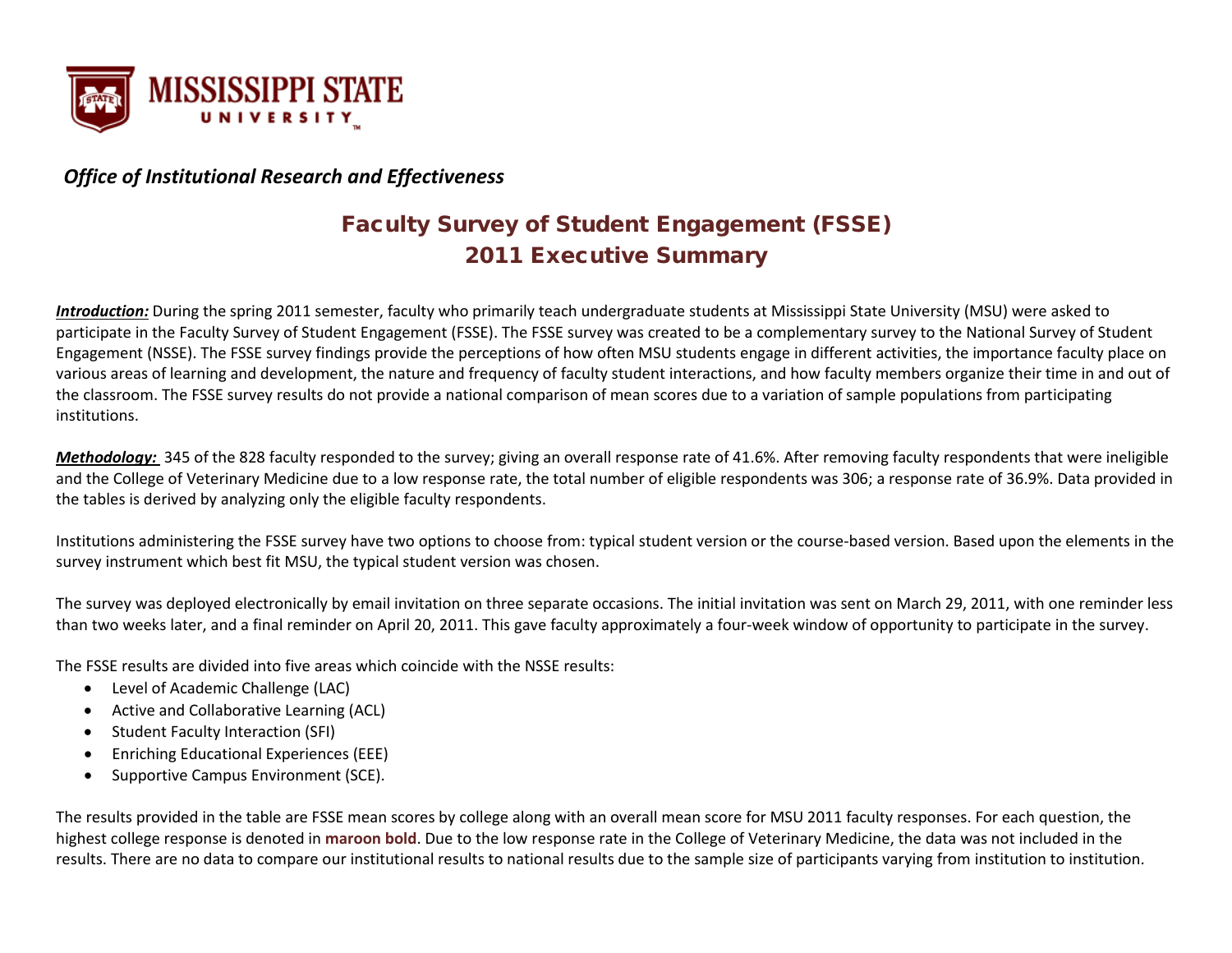# **FSSE**<br>faculty survey of<br>student engagement

## **Mississippi State University**

| <b>FSSE Questions</b><br><b>Level of Academic Challenge (LAC)</b>                                                                                                                                                                                                                          | <b>College of</b><br>Arts &<br><b>Sciences</b> | <b>College of</b><br><b>Business</b> | <b>College of</b><br>Arch., Art,<br>& Design | <b>College of</b><br>Ag & Life<br><b>Sciences</b> | <b>College</b> of<br><b>Education</b> | <b>College of</b><br>Engineering | <b>College of</b><br>Forest<br><b>Resources</b> | Meridian<br><b>Campus</b> | <b>Overall</b><br><b>MSU FSSE</b><br>Mean |
|--------------------------------------------------------------------------------------------------------------------------------------------------------------------------------------------------------------------------------------------------------------------------------------------|------------------------------------------------|--------------------------------------|----------------------------------------------|---------------------------------------------------|---------------------------------------|----------------------------------|-------------------------------------------------|---------------------------|-------------------------------------------|
| About how often has the typical [first-year student/senior student] done<br>each of the following? 1=Never 2=Sometimes 3=Often 4=Very Often                                                                                                                                                | <b>FSSE</b>                                    | <b>FSSE</b>                          | <b>FSSE</b>                                  | <b>FSSE</b>                                       | <b>FSSE</b>                           | <b>FSSE</b>                      | <b>FSSE</b>                                     | <b>FSSE</b>               | <b>FSSE</b>                               |
| Worked harder than usual to meet an instructor's standards or<br>expectations                                                                                                                                                                                                              | 2.28                                           | 2.50                                 | 2.45                                         | 2.43                                              | 2.52                                  | 2.57                             | 2.40                                            | 2.54                      | 2.41                                      |
| During the current school year, how much do you believe the typical<br>[first-year student senior student]'s coursework has emphasized the<br>following mental activities? 1=Very little 2=Some 3=Quite a bit 4=Very                                                                       |                                                |                                      |                                              |                                                   |                                       |                                  |                                                 |                           |                                           |
| Analyzing the basic elements of an idea, experience, or theory,<br>such as examining a particular case or situation in depth and<br>considering its components                                                                                                                             | 2.67                                           | 2.88                                 | 2.18                                         | 2.60                                              | 2.66                                  | 3.10                             | 2.33                                            | 3.17                      | 2.73                                      |
| Synthesizing and organizing ideas, information, or experiences<br>into new, more complex interpretations and relationships                                                                                                                                                                 | 2.52                                           | 2.63                                 | 1.82                                         | 2.53                                              | 2.55                                  | 2.66                             | 2.33                                            | 3.00                      | 2.54                                      |
| Making judgments about the value of information, arguments, or<br>methods such as examining how others gathered and interpreted<br>data and assessing the soundness of their conclusions                                                                                                   | 2.31                                           | 2.63                                 | 2.00                                         | 2.33                                              | 2.48                                  | 2.45                             | 2.33                                            | 2.42                      | 2.37                                      |
| Applying theories or concepts to practical problems or in new<br>situations                                                                                                                                                                                                                | 2.47                                           | 2.75                                 | 1.91                                         | 2.49                                              | 2.62                                  | 2.73                             | 1.88                                            | 2.67                      | 2.52                                      |
| During the current school year, about how much reading and writing do<br>you estimate the typical [first-year student senior student] has done?<br>1=None; 2=Between 1 and 4; 3=Between 5 and 10; 4=Between 11 and<br>20.5<br>Number of assigned textbooks, books, or book-length packs of |                                                |                                      |                                              |                                                   |                                       |                                  |                                                 |                           |                                           |
| course readings                                                                                                                                                                                                                                                                            | 2.63                                           | 2.55                                 | 2.18                                         | 2.24                                              | 2.48                                  | 2.43                             | 2.30                                            | 2.31                      | 2.48                                      |
| Number of written papers or reports of 20 pages or more                                                                                                                                                                                                                                    | 1.59                                           | 1.61                                 | 1.36                                         | 1.59                                              | 1.58                                  | 1.68                             | 2.00                                            | 2.08                      | 1.63                                      |
| Number of written papers or reports between 5 and 19 pages                                                                                                                                                                                                                                 | 2.13                                           | 2.00                                 | 1.64                                         | 2.05                                              | 2.06                                  | 2.21                             | 2.40                                            | 2.46                      | 2.12                                      |
| Number of written papers or reports of fewer than 5 pages                                                                                                                                                                                                                                  | 2.80                                           | 2.61                                 | 2.18                                         | 2.63                                              | 2.74                                  | 2.39                             | 2.50                                            | 2.77                      | 2.66                                      |
| About how many hours do you think the typical [first-year<br>student/senior student] actually spends in a typical 7-day week doing<br>each of the following? $1=0$ ; $2=1-5$ ; $3=6-10$ ; $4=11-15$ ; $5=16-20$ ;<br>6=21 - 25; 7=26 - 30; 8=More than 30                                  |                                                |                                      |                                              |                                                   |                                       |                                  |                                                 |                           |                                           |
| In a typical 7-day week, time spent preparing for class (studying,<br>reading, writing, doing homework or lab work, analyzing data,<br>rehearsing, and other academic activities)                                                                                                          | 3.02                                           | 3.57                                 | 3.64                                         | 3.05                                              | 2.68                                  | 3.92                             | 3.11                                            | 2.69                      | 3.17                                      |
| To what extent does your institution emphasize each of the following?<br>1=Very little; 2=Some; 3=Quite a bit; 4=Very much                                                                                                                                                                 |                                                |                                      |                                              |                                                   |                                       |                                  |                                                 |                           |                                           |
| Requiring students to spend significant amounts of time studying<br>and on academic work                                                                                                                                                                                                   | 2.52                                           | 2.63                                 | 2.82                                         | 2.70                                              | 2.53                                  | 2.93                             | 2.90                                            | 3.15                      | 2.67                                      |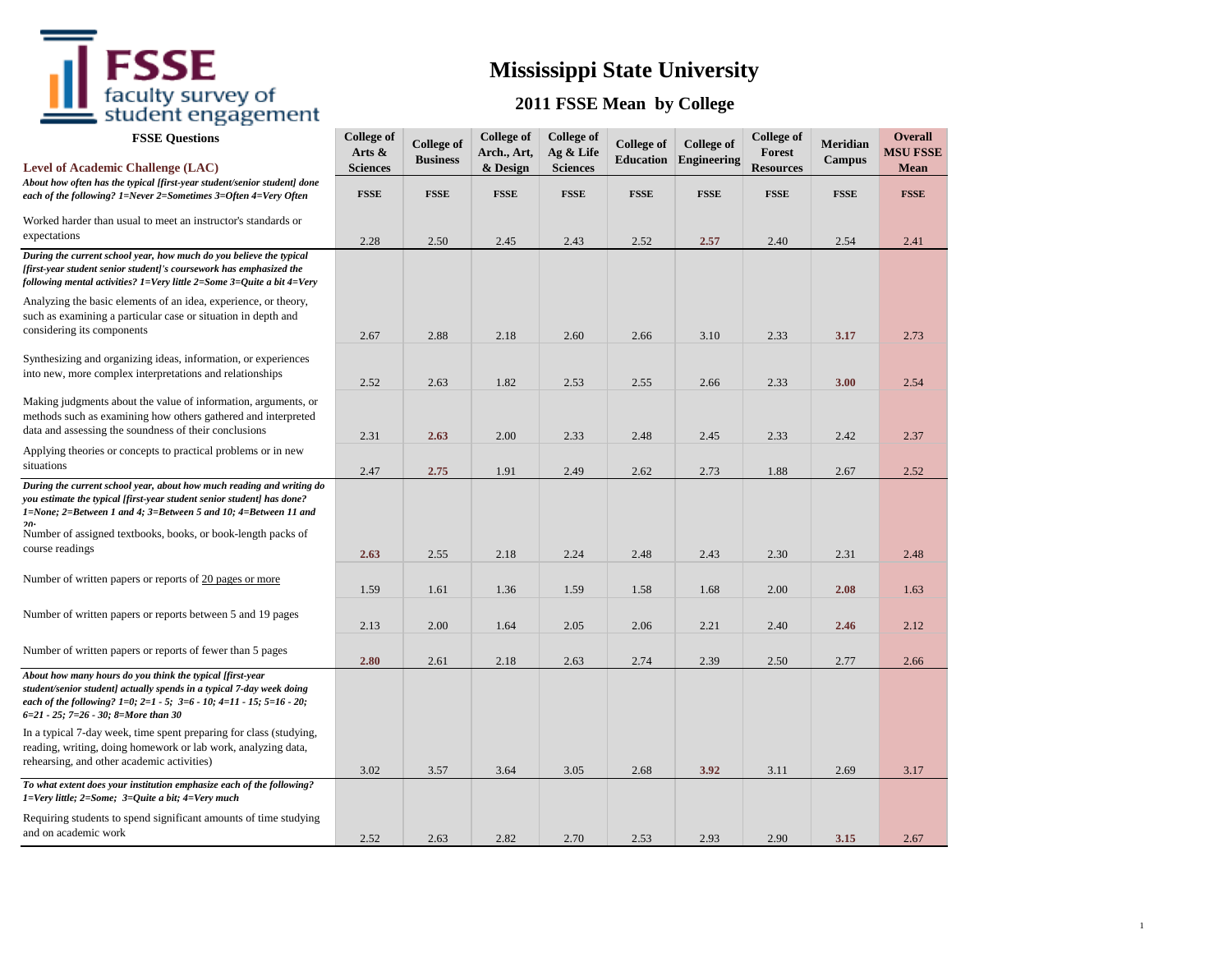

## **Mississippi State University**

| <b>Active and Collaborative Learning (ACL)</b>                                                                                                                                                                                                                                                                | <b>College of</b><br>Arts &<br><b>Sciences</b> | <b>College of</b><br><b>Business</b> | <b>College of</b><br>Arch., Art,<br>& Design | <b>College of</b><br>Ag & Life<br><b>Sciences</b> | <b>College of</b><br><b>Education</b> | <b>College of</b><br>Engineering        | <b>College of</b><br>Forest<br><b>Resources</b> | <b>Meridian</b><br>Campus        | <b>Overall</b><br><b>MSU FSSE</b><br><b>Mean</b> |
|---------------------------------------------------------------------------------------------------------------------------------------------------------------------------------------------------------------------------------------------------------------------------------------------------------------|------------------------------------------------|--------------------------------------|----------------------------------------------|---------------------------------------------------|---------------------------------------|-----------------------------------------|-------------------------------------------------|----------------------------------|--------------------------------------------------|
| Please respond to the following question based on the typical [first-year<br>students/seniors students] you have taught during this academic year.<br>About how often has the typical [first-year student/senior/student] done<br>each of the following? 1=Never; 2=Sometimes; 3=Often; 4=Very Often          | <b>FSSE</b>                                    | <b>FSSE</b>                          | <b>FSSE</b>                                  | <b>FSSE</b>                                       | <b>FSSE</b>                           | <b>FSSE</b>                             | <b>FSSE</b>                                     | <b>FSSE</b>                      | <b>FSSE</b>                                      |
| Asked questions in class or contributed to class discussions                                                                                                                                                                                                                                                  | 2.49                                           | 2.35                                 | 2.36                                         | 2.58                                              | 2.84                                  | 2.53                                    | 2.40                                            | 3.31                             | 2.56                                             |
| Made a class presentation                                                                                                                                                                                                                                                                                     | 1.83                                           | 2.00                                 | 2.20                                         | 2.29                                              | 2.71                                  | 1.69                                    | 2.10                                            | 2.85                             | 2.05                                             |
| Worked with other students on projects during class                                                                                                                                                                                                                                                           | 2.16                                           | 2.38                                 | 2.00                                         | 2.56                                              | 2.45                                  | 2.29                                    | 2.50                                            | 2.54                             | 2.31                                             |
| Worked with classmates outside of class to prepare class<br>assignments                                                                                                                                                                                                                                       | 2.26                                           | 2.36                                 | 2.27                                         | 2.83                                              | 2.45                                  | 2.78                                    | 2.70                                            | 2.92                             | 2.49                                             |
| Tutored or taught other students (paid or voluntary)                                                                                                                                                                                                                                                          | 1.71                                           | 1.78                                 | 1.73                                         | 1.79                                              | 1.77                                  | 1.75                                    | 2.00                                            | 2.31                             | 1.78                                             |
| Participated in a community-based project (e.g. service learning)<br>as part of a regular course                                                                                                                                                                                                              | 1.43                                           | 1.68                                 | 1.50                                         | 1.79                                              | 1.68                                  | 1.58                                    | 2.00                                            | 1.85                             | 1.59                                             |
| Discussed ideas from his or her readings or classes with others<br>outside of class (other students, family members, co-workers, etc.)                                                                                                                                                                        | 2.06                                           | 2.00                                 | 1.90                                         | 2.13                                              | 2.13                                  | 1.98                                    | 2.22                                            | 2.62                             | 2.09                                             |
| <b>Student Faculty Interaction (SFI)</b>                                                                                                                                                                                                                                                                      | <b>College of</b><br>Arts &<br><b>Sciences</b> | <b>College of</b><br><b>Business</b> | <b>College of</b><br>Arch., Art,<br>& Design | <b>College of</b><br>Ag & Life<br><b>Sciences</b> | <b>College of</b><br><b>Education</b> | <b>College of</b><br><b>Engineering</b> | <b>College of</b><br>Forest<br><b>Resources</b> | <b>Meridian</b><br><b>Campus</b> | <b>Overall</b><br><b>MSU FSSE</b><br><b>Mean</b> |
| Please respond to the following question based on the typical [first-year<br>students/seniors students] you have taught during this academic<br>year.About how often has the typical [first-year student/senior/student]<br>done each of the following? 1=Never; 2=Sometimes; 3=Often; 4=Very<br><b>Often</b> | <b>FSSE</b>                                    | <b>FSSE</b>                          | <b>FSSE</b>                                  | <b>FSSE</b>                                       | <b>FSSE</b>                           | <b>FSSE</b>                             | <b>FSSE</b>                                     | <b>FSSE</b>                      | <b>FSSE</b>                                      |
| Discussed grades or assignments with an instructor                                                                                                                                                                                                                                                            | 2.69                                           | 2.77                                 | 3.00                                         | 2.77                                              | 2.97                                  | 2.66                                    | 2.50                                            | 3.15                             | 2.76                                             |
| Talked about career plans with a faculty member or advisor                                                                                                                                                                                                                                                    | 2.23                                           | 2.42                                 | 2.27                                         | 2.65                                              | 2.77                                  | 2.48                                    | 2.50                                            | 3.23                             | 2.46                                             |
| Discussed ideas from his or her readings or classes with faculty<br>members outside of class                                                                                                                                                                                                                  | 2.03                                           | 2.13                                 | 2.10                                         | 2.12                                              | 2.13                                  | 2.18                                    | 2.00                                            | 2.54                             | 2.11                                             |
| Received prompt written or oral feedback from faculty on his or<br>her academic performance                                                                                                                                                                                                                   | 3.19                                           | 3.08                                 | 3.09                                         | 3.19                                              | 3.32                                  | 3.10                                    | 3.00                                            | 3.38                             | 3.18                                             |
| Worked with faculty members on activities other than coursework<br>(committees, orientation, student life activities, etc.)                                                                                                                                                                                   | 1.69                                           | 1.79                                 | 1.80                                         | 1.88                                              | 1.94                                  | 2.02                                    | 2.30                                            | 2.00                             | 1.84                                             |
| How important is it to you that undergraduates at your institution do the<br>following? 1=Not important; 2=Somewhat important; 3=Important;<br>4=Very important                                                                                                                                               |                                                |                                      |                                              |                                                   |                                       |                                         |                                                 |                                  |                                                  |
| Work on a research project with a faculty member outside of<br>course or program requirements                                                                                                                                                                                                                 |                                                |                                      |                                              |                                                   |                                       |                                         |                                                 |                                  |                                                  |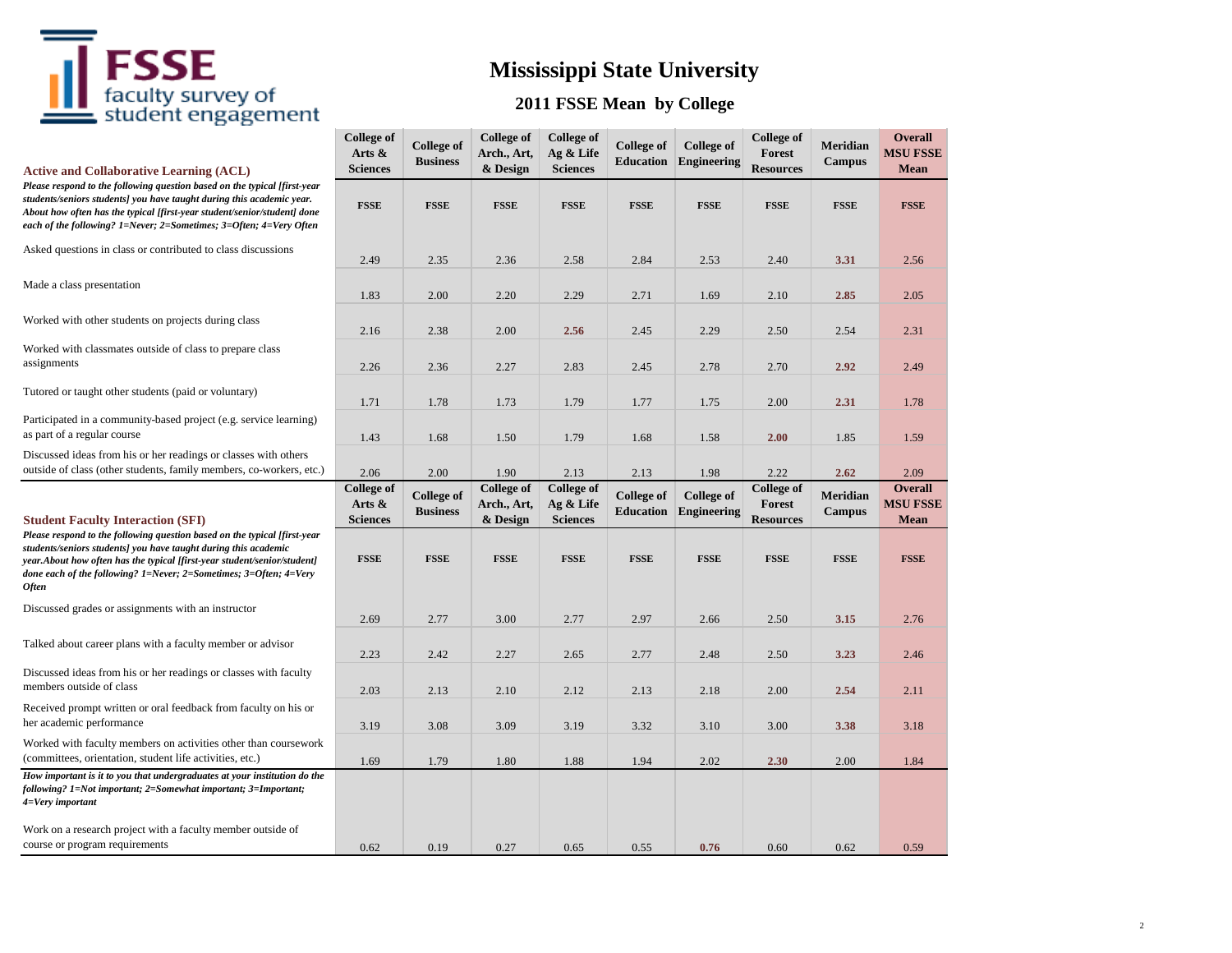

## **Mississippi State University**

| <b>Enriching Educational Experiences (EEE)</b>                                                                                                                                                                                                                                                                                                                                                                                               | <b>College of</b><br>Arts &<br><b>Sciences</b> | <b>College of</b><br><b>Business</b> | <b>College of</b><br>Arch., Art,<br>& Design | <b>College of</b><br>Ag & Life<br><b>Sciences</b> | <b>College of</b><br><b>Education</b> | <b>College of</b><br><b>Engineering</b> | <b>College of</b><br>Forest<br><b>Resources</b> | Meridian<br><b>Campus</b> | <b>Overall</b><br><b>MSU FSSE</b><br><b>Mean</b> |
|----------------------------------------------------------------------------------------------------------------------------------------------------------------------------------------------------------------------------------------------------------------------------------------------------------------------------------------------------------------------------------------------------------------------------------------------|------------------------------------------------|--------------------------------------|----------------------------------------------|---------------------------------------------------|---------------------------------------|-----------------------------------------|-------------------------------------------------|---------------------------|--------------------------------------------------|
| Please respond to the following question based on the typical [first-year<br>students/seniors students] you have taught during this academic<br>year.About how often has the typical [first-year student/senior/student]<br>done each of the following? 1=Never; 2=Sometimes; 3=Often; 4=Very<br><b>Often</b><br>Used an electronic medium (listserv, chat group, Internet, instant<br>messaging, etc.) to discuss or complete an assignment | <b>FSSE</b>                                    | <b>FSSE</b>                          | <b>FSSE</b>                                  | <b>FSSE</b>                                       | <b>FSSE</b>                           | <b>FSSE</b>                             | <b>FSSE</b>                                     | <b>FSSE</b>               | <b>FSSE</b>                                      |
| Had serious conversations with students of a different race or<br>ethnicity than his or her own                                                                                                                                                                                                                                                                                                                                              | 2.36<br>2.25                                   | 2.28<br>2.14                         | 2.18<br>2.20                                 | 2.72<br>2.20                                      | 2.61<br>2.55                          | 2.19<br>2.16                            | 2.70<br>1.89                                    | 3.08<br>2.92              | 2.44<br>2.27                                     |
| Had serious conversations with students who are very different<br>from him or her in terms of their religious beliefs, political<br>opinions, or personal values                                                                                                                                                                                                                                                                             | 2.09                                           | 2.05                                 | 1.91                                         | 1.98                                              | 2.30                                  | 1.97                                    | 1.89                                            | 2.69                      | 2.09                                             |
| How important is it to you that undergraduates at your institution do the<br>following? 1=Not important; 2=Somewhat important; 3=Important;<br>4=Very important                                                                                                                                                                                                                                                                              |                                                |                                      |                                              |                                                   |                                       |                                         |                                                 |                           |                                                  |
| Practicum, internship, field experience, co-op experience, or<br>clinical assignment                                                                                                                                                                                                                                                                                                                                                         | 0.65                                           | 0.89                                 | 0.82                                         | 0.95                                              | 0.91                                  | 0.89                                    | 1.00                                            | 0.77                      | 0.80                                             |
| Community service or volunteer work                                                                                                                                                                                                                                                                                                                                                                                                          | 0.47                                           | 0.46                                 | 0.50                                         | 0.56                                              | 0.66                                  | 0.53                                    | 0.60                                            | 0.54                      | 0.52                                             |
| Participation in a learning community or some other formal<br>program where groups of students take two or more classes<br>together                                                                                                                                                                                                                                                                                                          | 0.37                                           | 0.27                                 | 0.36                                         | 0.40                                              | 0.44                                  | 0.36                                    | 0.80                                            | 0.38                      | 0.38                                             |
| Foreign language coursework                                                                                                                                                                                                                                                                                                                                                                                                                  | 0.57                                           | 0.31                                 | 0.45                                         | 0.42                                              | 0.41                                  | 0.22                                    | 0.30                                            | 0.46                      | 0.44                                             |
| Study abroad                                                                                                                                                                                                                                                                                                                                                                                                                                 | 0.40                                           | 0.27                                 | 0.73                                         | 0.35                                              | 0.34                                  | 0.20                                    | 0.40                                            | 0.38                      | 0.36                                             |
| Culminating senior experience (capstone course, senior project or<br>thesis, comprehensive exam, etc.)                                                                                                                                                                                                                                                                                                                                       | 0.77                                           | 0.74                                 | 0.82                                         | 0.86                                              | 0.84                                  | 0.91                                    | 1.00                                            | 0.92                      | 0.83                                             |
| About how many hours do you think the typical [first-year<br>student/senior student] actually spends in a typical 7-day week doing<br>each of the following? $1=0$ ; $2=1-5$ ; $3=6-10$ ; $4=11-15$ ; $5=16-20$ ;<br>6=21 - 25; 7=26 - 30; 8=More than 30                                                                                                                                                                                    |                                                |                                      |                                              |                                                   |                                       |                                         |                                                 |                           |                                                  |
| In a typical 7-day week, time spent participating in co-curricular<br>activities (organizations, campus publications, student<br>government, social fraternity or sorority, intercollegiate or<br>intramural sports, etc.                                                                                                                                                                                                                    | 3.41                                           | 3.30                                 | 3.45                                         | 3.38                                              | 3.32                                  | 3.49                                    | 3.44                                            | 2.31                      | 3.35                                             |
| To what extent does your institution emphasize each of the following?<br>$1 = \text{Very little}; 2 = \text{Some}; 3 = \text{Quite } a bit; 4 = \text{Very much}$                                                                                                                                                                                                                                                                            |                                                |                                      |                                              |                                                   |                                       |                                         |                                                 |                           |                                                  |
| Encouraging contact among students from different economic,<br>social and racial or ethnic backgrounds                                                                                                                                                                                                                                                                                                                                       | 2.41                                           | 2.42                                 | 2.27                                         | 2.42                                              | 2.75                                  | 2.64                                    | 2.80                                            | 2.92                      | 2.51                                             |